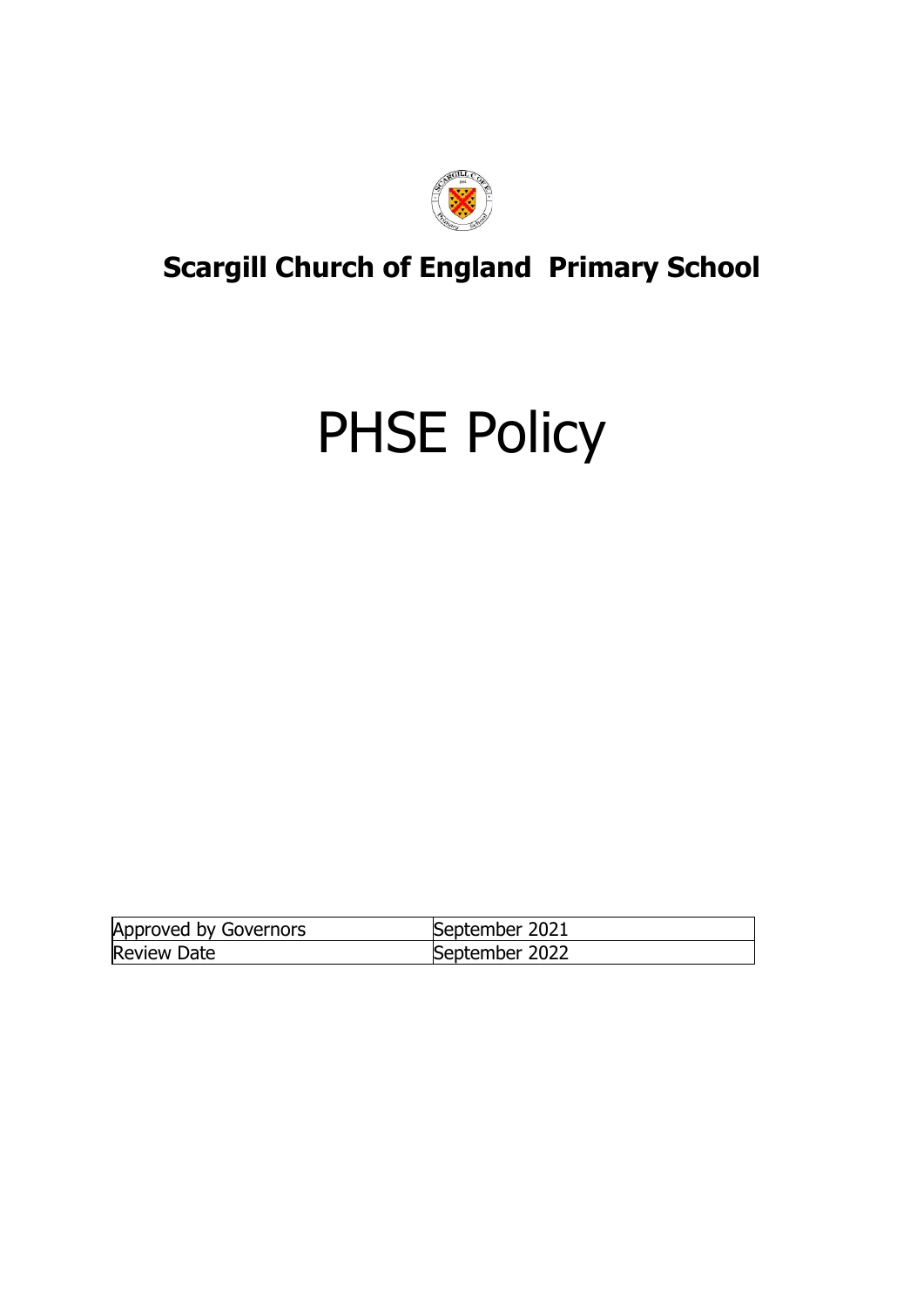## **Contents:**

[Statement of intent](#page-2-0)

- 1. [Legal framework](#page-3-0)
- 2. [Key roles and responsibilities](#page-3-1)
- 3. [Aims of the PSHE curriculum](#page-4-0)
- 4. [Teaching methods and learning style](#page-4-1)
- 5. [Timetabling and cross-faculty involvement](#page-5-0)
- 6. [Safeguarding, reports of abuse](#page-5-1) and confidentiality
- 7. [Tailoring PSHE](#page-7-0)
- 8. KS1 and 2 programmes of study
- 9. [Assessment](#page-14-0)
- 10. [Monitoring and review](#page-14-1)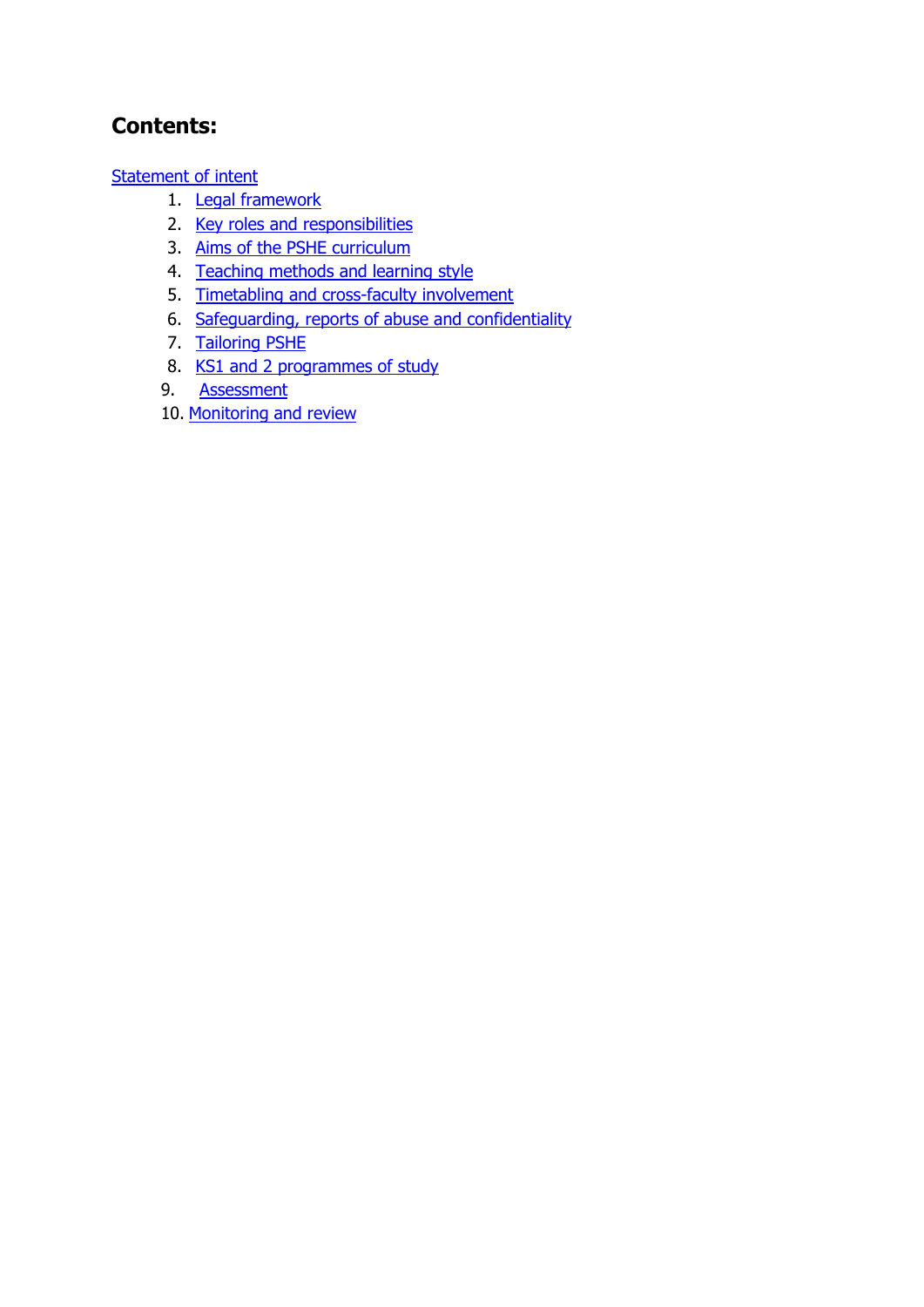## <span id="page-2-0"></span>**Statement of intent**

At Scargill School, we teach Personal, Social, Health Education as a whole-school approach to underpin children's development as people and because we believe that this also supports their learning capacity.

The Jigsaw Programme offers us a comprehensive, carefully thought-through Scheme of Work which brings consistency and progression to our children's learning in this vital curriculum area.

The overview of the programme can be seen on the school website.

This also supports the "Personal Development" and "Behaviour and Attitude" aspects required under the Ofsted Inspection Framework, as well as significantly contributing to the school's Safeguarding and Equality Duties, the Government's British Values agenda and the SMSC (Spiritual, Moral, Social, Cultural) development opportunities provided for our children.

Scargill believes that a strong PSHE education is important to help our pupils develop into well-rounded members of society, who can make a positive contribution to their community. Our PSHE curriculum is strongly tied to our RSE, relationships, health education and pastoral care programme.

The vision for pupils, staff and others linked to our school is to always look to achieve our personal best in every aspect of school life.

- Our school is one where everyone is encouraged and supported to achieve their personal best.
- Our school is welcoming, inclusive, has a real community feel and is a place where everyone is valued.
- Our pupils and staff treat each other equitably, fairly, with kindness and with mutual respect. At all times, staff and pupils are encouraged to show a high regard for the needs and feelings of others through their actions and words.
- Our pupils and staff are enterprising and approach challenges with a 'can-do' attitude.
- The needs and interests of all pupils, irrespective of gender, culture, ability or aptitude, will be promoted through an inclusive and varied PSHE curriculum at our school.
- Our environment is safe and clean with everyone sharing responsibility for it.
- Our culture is one of continuous improvement, creativity and enthusiasm.
- Parents will be informed about the policy via our school website where it, and the PSHE curriculum, will be available to read and download.

Signed by:

| Head of School           | Date: |  |
|--------------------------|-------|--|
| Chair of governors Date: |       |  |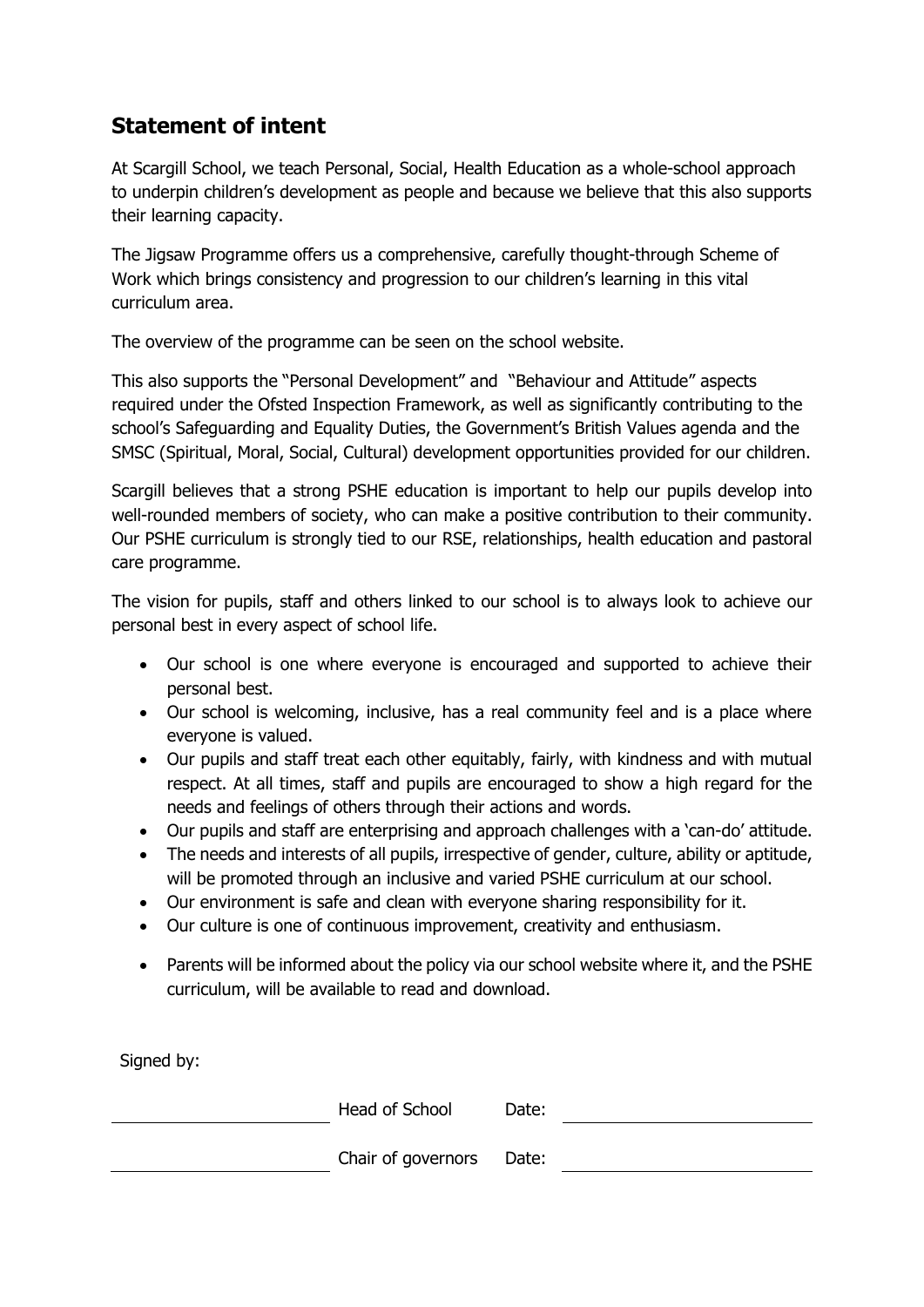## <span id="page-3-0"></span>**1. Legal framework**

- 1.1. This policy has due regard to legislation and statutory guidance, including, but not limited to the following:
	- Education Act 1996
	- Education Act 2002
	- Children and Social Work Act 2017
	- DfE (2021) 'Keeping children safe in education' (KCSIE)
	- DfE (2019) 'Relationships Education, Relationships and Sex Education (RSE) and Health Education'
	- DfE (2019) 'School and college security'
- 1.2. This policy will be followed in conjunction with the following school policies and procedures:
	- Complaints Procedures Policy
	- Child Protection and Safeguarding Policy
	- Relationships and Health Education Policy 2019-2020

### <span id="page-3-1"></span>**2. Key roles and responsibilities**

- 2.1. The governing board has overall responsibility for the implementation of the school's PSHE Policy.
- 2.2. The governing board has overall responsibility for ensuring that the PSHE Policy, as written, does not discriminate on any grounds, including but not limited to age, disability, gender reassignment, marriage and civil partnership, race, religion or belief, sex, or sexual orientation.
- 2.3. The Head of School has overall responsibility for reviewing the PSHE Policy annually.
- 2.4. The Head of School has responsibility for handling complaints regarding this policy, as outlined in the school's Complaints Procedures Policy.
- 2.5. The Head of School will be responsible for the day-to-day implementation and management of the PSHE Policy.
- 2.6. The PSHE co-ordinator is responsible for liaising with other staff and professional agencies to devise a suitable scheme of work to ensure a comprehensive PSHE education that achieves the aims laid out in this policy.
- 2.7. The school will consult with parents to ensure that the RSE and relationships education elements of the PSHE curriculum reflect the needs and sensibilities of the wider school community.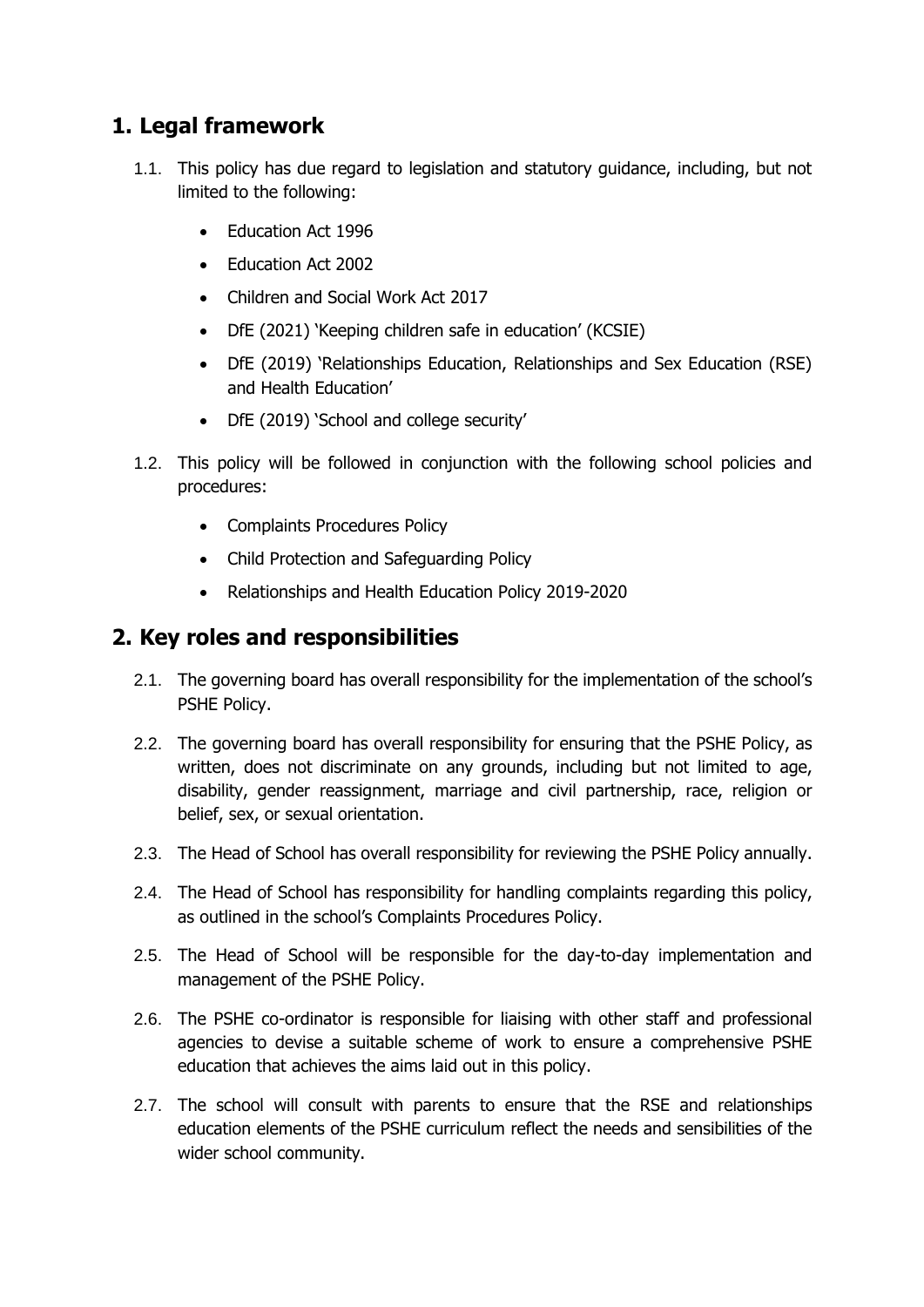- 2.8. The school will work with parents throughout the year and will ensure that parents are routinely kept informed about their right to withdraw their children from sex education (but not relationships or health education).
- 2.9. The school ensures that pupils are also involved in the creation of this policy through annual feedback, suggestion forms and/or class discussions.

## <span id="page-4-0"></span>**3. Aims of the PSHE curriculum**

- 3.1. Pupils will learn to do the following:
	- Understand what constitutes a healthy lifestyle.
	- Understand how to stay safe and behave online.
	- Understand the dangers they may face, both in and around school and beyond, and be provided with the means to keep themselves safe.
	- Understand the law and consequences of risky behaviours.
	- Develop responsibility and independence within school which they will take forward into society in their working lives.
	- Respect other people, in particular, learning to respect the different cultural/ethnic/religious/gendered viewpoints of others in our school community and the wider world.
	- Understand what constitutes 'socially acceptable' behaviour at school and in society.
	- Be a constructive member of society.
	- Understand democracy.
	- Develop good relationships with peers and adults.
	- Develop self-confidence, self-esteem and self-worth.
	- Make positive, informed choices as they make their way through life.
	- Understand that they have a right to speak up about issues or events, and to respect other's right to do the same.

## <span id="page-4-1"></span>**4. Teaching methods and learning style**

- 4.1. A range of teaching and learning styles are used to teach PSHE.
- 4.2. Teaching is pupil-led with an emphasis on active learning techniques such as discussion and group work.
- 4.3. 'Connect Us' activities and clear ground rules regarding discussions are put in place to ensure a safe, supportive and positive learning environment. This is done at the start of each session using The Jigsaw Charter which establishes:
	- We take turns to speak.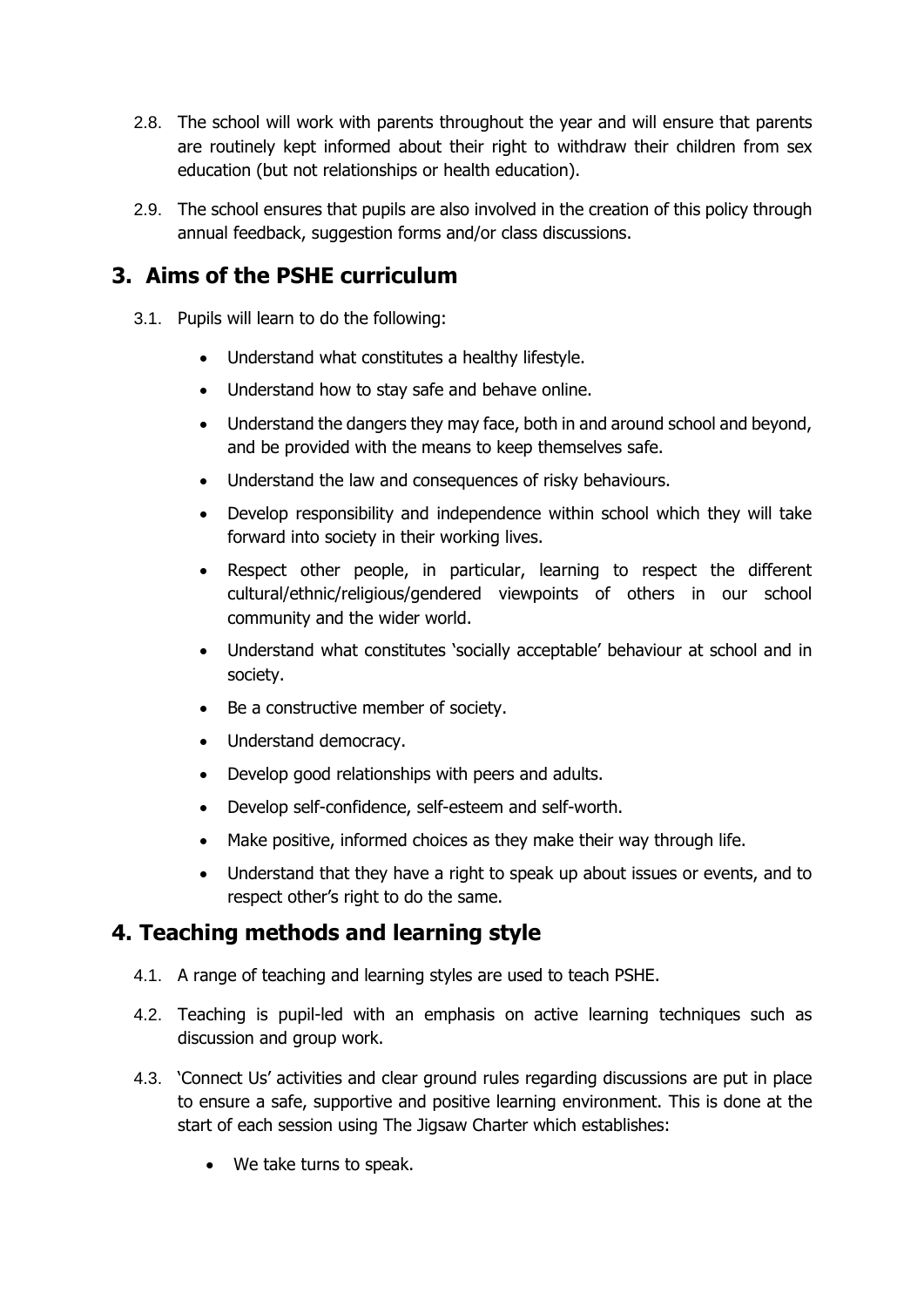- We use kind and positive words.
- We listen to each other.
- We have the right to pass.
- We only use names when giving compliments or being positive.
- We respect each other's privacy.
- 4.4. Pupils learn research and study techniques and can engage in investigations and problem-solving activities.
- 4.5. The school can use visiting speakers, such as health workers and the police, to broaden the curriculum and share their real-life experiences. Any such speakers are closely monitored by the class teacher who will use their professional judgement to end a speech if they consider it to contravene any of the aims of this policy or the values of our school.
- 4.6. Pupils' questions, unless inappropriate, are answered respectfully by teachers.

## <span id="page-5-0"></span>**5. Timetabling and cross-faculty involvement**

- 5.1. The school uses direct teaching for 1 hour per week.
- 5.2. PSHE is taught in discrete curriculum time, delivered by form teachers and HLTA'S.
- 5.3. There is an element of PSHE in pastoral care and the school will ensure that PSHE and pastoral care teams work together to ensure that pupils feel comfortable indicating that they may be vulnerable and at risk.

## <span id="page-5-1"></span>**6. Safeguarding, reports of abuse and confidentiality**

- 6.1. All staff are aware of what constitutes peer-on-peer abuse. This is likely to include, but may not be limited to, the following:
	- Bullying (including cyberbullying).
	- Physical abuse, e.g. hitting, kicking, hair pulling.
	- Sexual violence, e.g. rape, assault by penetration and sexual assault.
	- Sexual harassment, e.g. sexual comments, online sexual harassment, jokes. These may be stand-alone or part of a broader pattern of abuse.
	- Up skirting (taking a picture under a person's clothes without their awareness, with the intention of viewing their genitals or buttocks to obtain sexual gratification, or cause humiliation, distress or harm.
	- Sexting
	- Initiation/hazing type violence and rituals.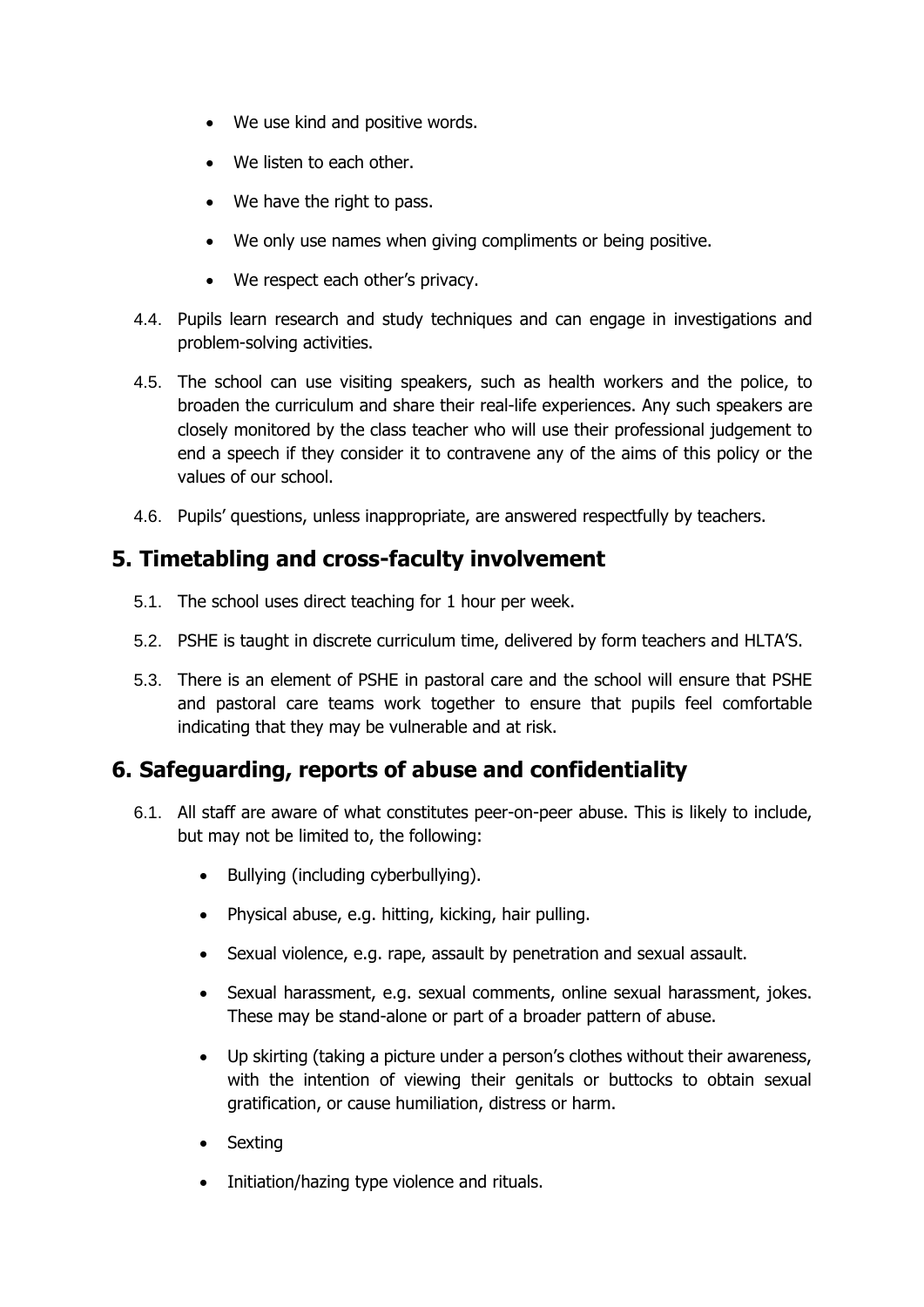- 6.2. All staff are aware of indicators, which may signal that children are at risk from, or are involved with serious violent crime. These may include:
	- Increased absence from school, changes in friendships/relationships with older individuals or groups, a significant decline in performance.
	- Signs of self-harm or a significant change in wellbeing.
	- Signs of assault or unexplained injuries.
	- New possessions or unexplained gifts could indicate that children have been approached by, or are involved with, individuals associated with criminal networks or gangs.
- 6.3. All staff are aware of the associated risks surrounding pupils' involvement in serious crime, and understand measures in place to manage these.
- 6.4. If staff have concerns regarding a child who may be at risk of or suffering from 'honour-based' violence (HBV) including forced marriage, they will speak to the DSL (or deputy). Where appropriate, they will activate local safeguarding procedures. As highlighted with section 74 of the Serious Crime Act 2015, in cases where FGM appears to have been carried out, teachers must personally report this to the police.
- 6.5. Staff are aware of KCSIE advice concerning what to do if a pupil informs them that they are being abused or neglected or are witnessing abuse. Staff are also aware of the appropriate levels of confidentiality. This means only involving those deemed necessary, such as the DSL (or deputy) and children's social care. Staff must never promise a child that they will not tell anyone about a report of abuse, as this ultimately may not be in the best interests of the child.
- 6.6. The school will involve the DSL (or deputy) in anything related to safeguarding. They can potentially provide knowledge of trusted, high quality local resources, links to the police and other agencies, and the knowledge of local issues that may be appropriate to address in lessons.
- 6.7. Every lesson reinforces that, if pupils have any sensitive/personal issues or wish to talk about any of the issues raised in the lesson; they are aware of how to raise concerns or make reports to their PSHE teacher or another member of staff about this, and how this will be handled. This also includes processes when they have concerns about a friend or peer.
- 6.8. The school invites external agencies to support the teaching of safeguarding-related subjects – they must agree in advance of the session how the external visitor will deal with safeguarding reports.
- 6.9. The school is aware that, when teaching new subjects, topics including self-harm and suicide may be raised by pupils. Teachers recognise the risks of encouraging or making suicide seem a more viable options for pupils, and avoid material being instructive rather than preventative. To prevent this, teachers avoid giving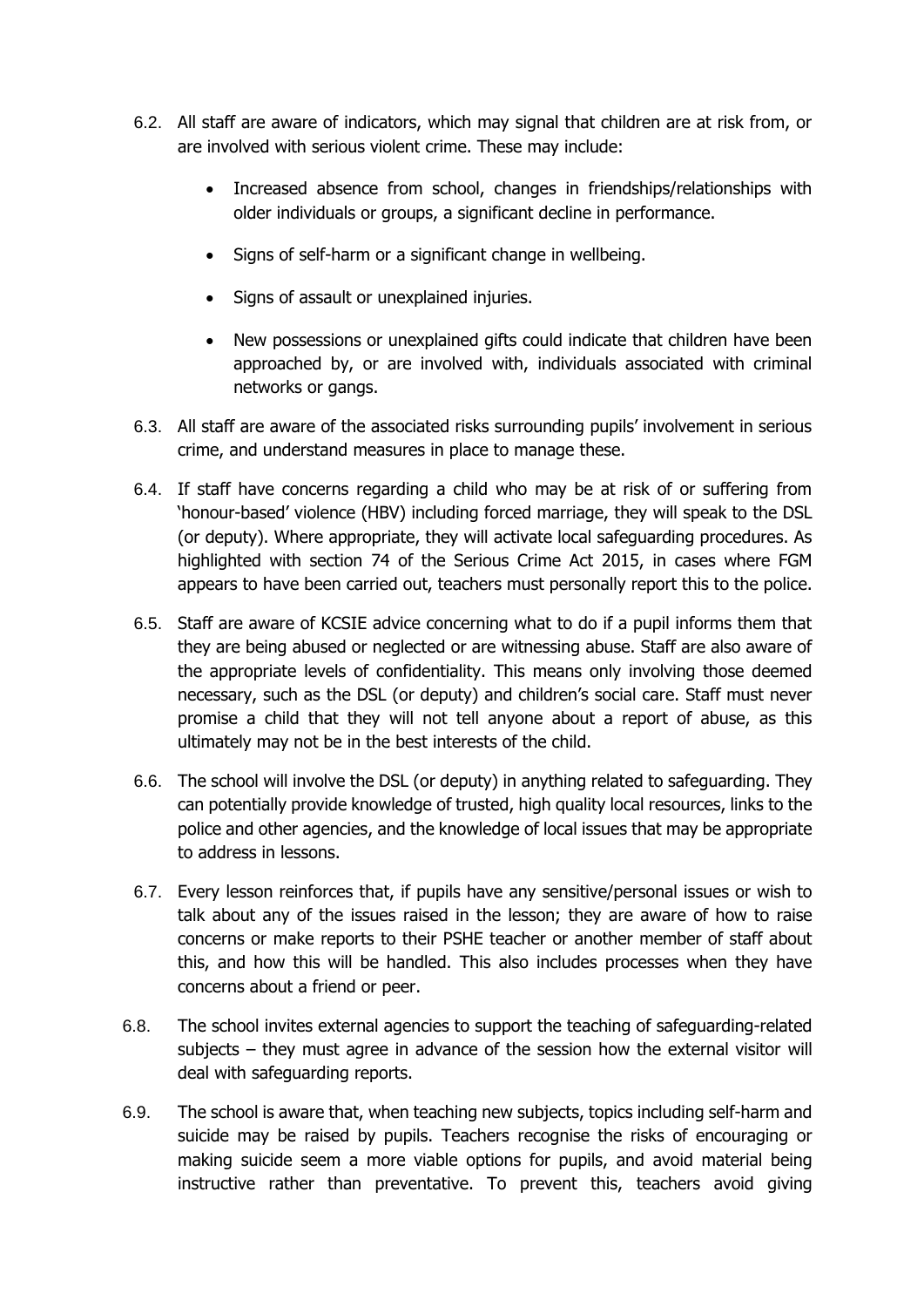instructions or methods of self-harm or suicide and the use of emotive language, videos or images.

## <span id="page-7-0"></span>**7. Tailoring PSHE**

- 7.1. The school uses discussions and other activities during initial PSHE lessons to ascertain 'where pupils are' in terms of their knowledge and understanding of various subjects. The teaching programme will then be adjusted to reflect the composition of the class with regards to this.
- 7.2. Teaching considers the ability, age, readiness and cultural backgrounds of all young people in the class and will be tailored accordingly.
- 7.3. Adaptations are made for those for whom English is a second language to ensure that all pupils can fully access PSHE educational provision.
- 7.4. All pupils with SEND receive PSHE education, with content and delivery tailored to meet their individual needs.
- 7.5. The school will deliver relationships and health education as part of its timetabled PSHE programme, having due regard to the school's Relationships and Health Education Policy.

## **8. KS1 and 2 programmes of study**

The PSHE programme of study will cover the following topics:

#### **Families and people who care for me**

- 8.1. Pupils will be taught the following:
	- The importance of families for children when growing up, as they can provide love, security and stability
	- The characteristics of healthy family life, commitment to each other, including in times of difficulty, protection and care for children and other family members, the importance of spending time together and sharing each other's lives
	- That others' families within the school or in the wider world may look different from their own, but those differences should be respected, and know that other children's families are also characterised by love and care
	- That stable, caring relationships, which may be of different types, are at the heart of happy families, and are important for children's security growing up
	- That marriage represents a formal and legally recognised commitment between two people which is meant to be lifelong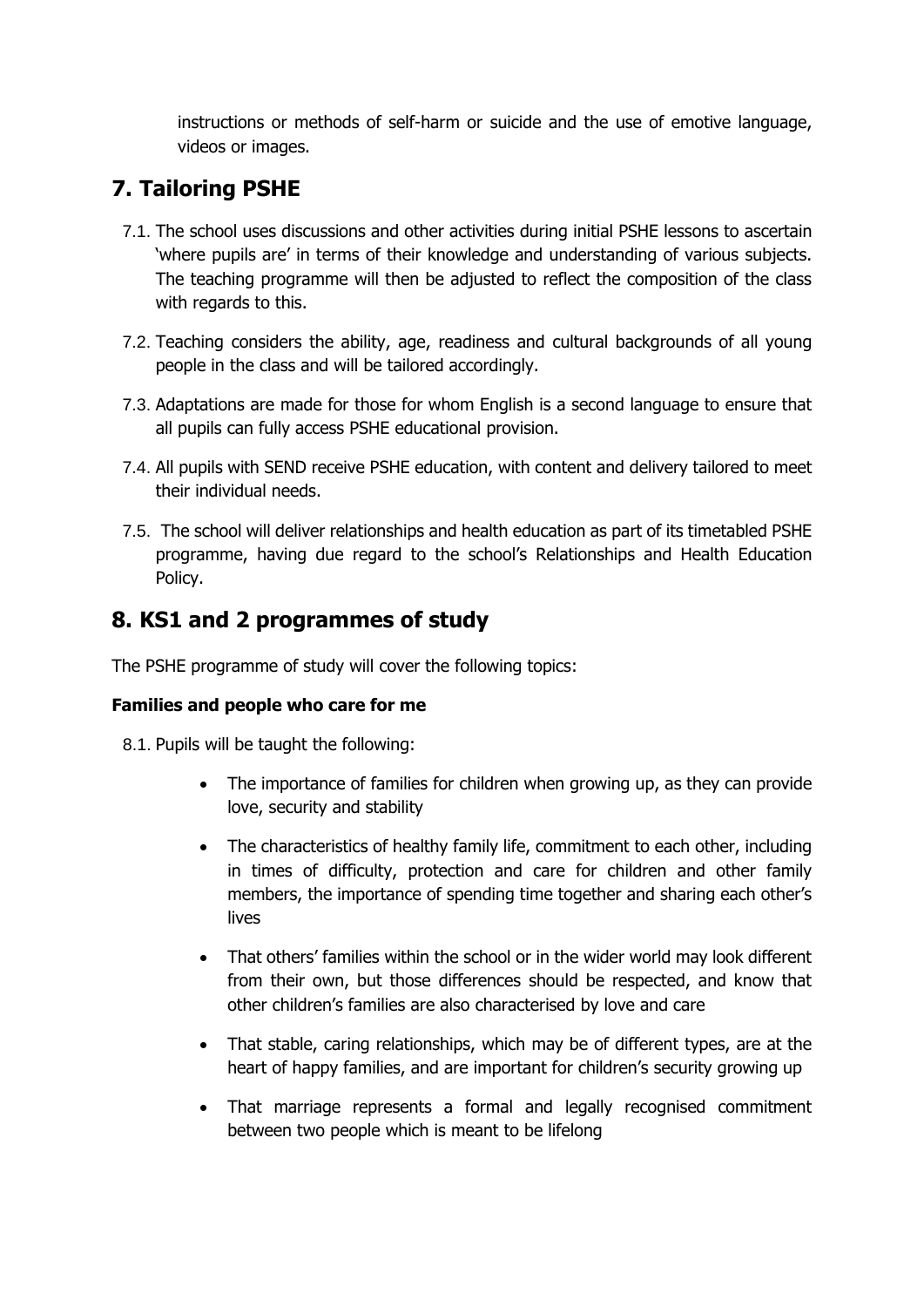• How to recognise if family relationships are making them feel unhappy or unsafe, and how to seek help or advice from others if needed

#### **Caring friendships**

- 8.2. Pupils will be taught the following:
	- The importance of friendships in making us feel happy and secure, and how people choose and make friends
	- The characteristics of friendships, such as mutual respect, truthfulness, trustworthiness, loyalty, kindness, generosity, trust, sharing interests and experiences, and support with problems and difficulties
	- That healthy friendships are positive and welcoming towards others, and do not make others feel lonely and excluded
	- That most friendships have ups and downs, which can often be worked through so that the friendship can be repaired or even strengthened, and that resorting to violence is never right
	- How to recognise who to trust and not to trust, how to judge when a friendship causes them to feel unhappy or uncomfortable, managing conflict, how to manage these situations and how to seek help or advice from others if needed

#### **Respectful relationships**

- 8.3. Pupils will be taught the following:
	- The importance of respecting others, even when they differ from them (for example, physically, in character, personality or backgrounds), or make different choices or have different preferences or beliefs
	- Practical steps they can take in a range of different contexts to improve/support respectful relationships
	- The conventions of courtesy and manners
	- The importance of self-respect and how this links to their own happiness
	- That in schools and in wider society they can expect to be treated with respect by others, and should show this respect to others in return, including those in positions of authority
	- About different types of bullying (including cyberbullying), the impacts of bullying, responsibilities of bystanders (primarily reporting bullying to an adult) and how to get help
	- What a stereotype is, and how these can be unfair, negative or destructive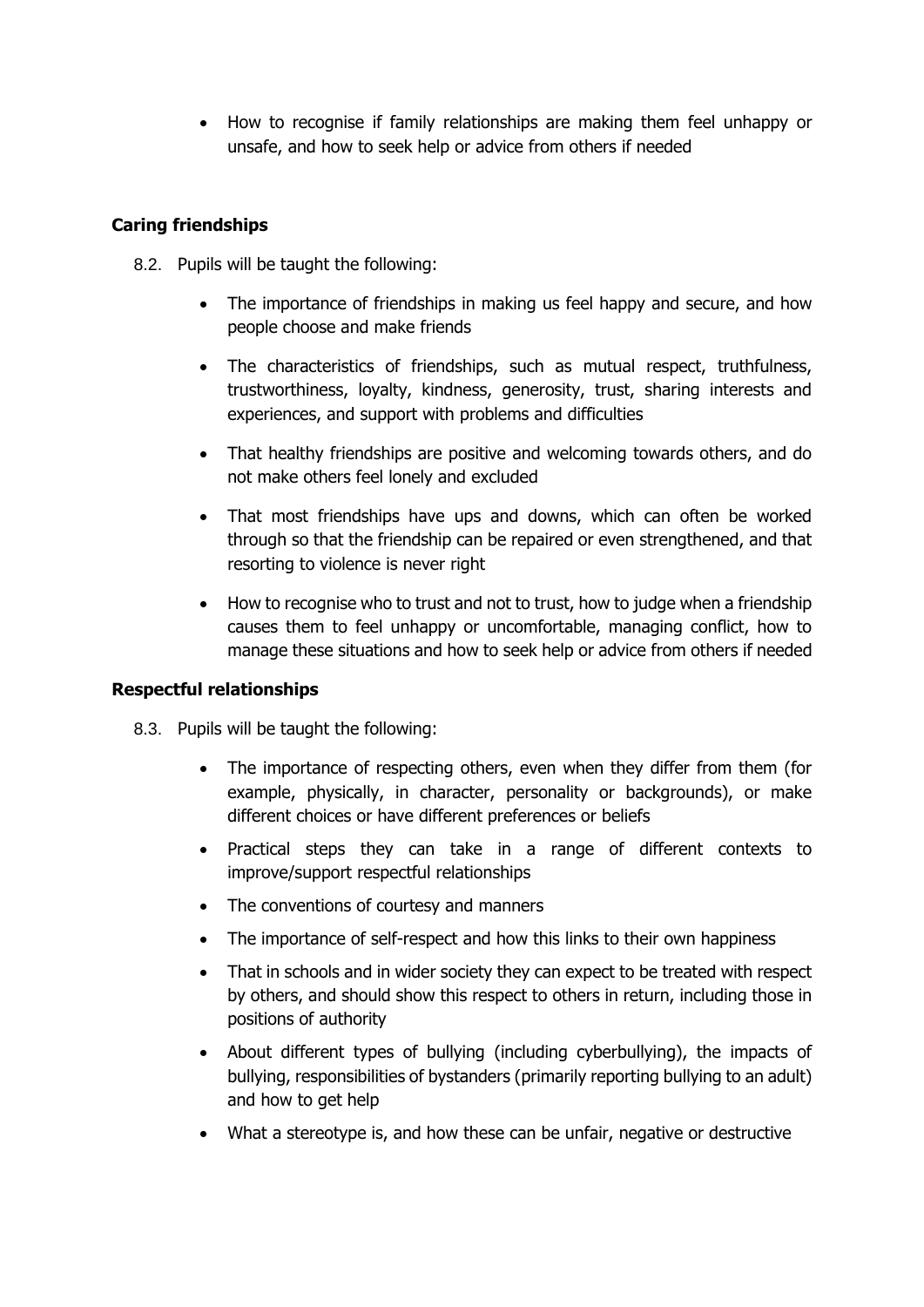• The importance of permission-seeking and giving in relationships with friends, peers and adults

#### **Online relationships**

- 8.4. Pupils will be taught the following:
	- That sometimes people behave differently online or pretend to be someone they are not
	- That the same principles apply to online relationships as face-to-face relationships, including the importance of respect for others online (including when anonymous)
	- The rules and principles for keeping safe online, recognising risks, harmful content and contact, and how to report them
	- How to critically consider their online friendships and sources of information including awareness of the risks associated with people they have never met
	- How information and data is shared and used online

#### **Being safe**

- 8.5. Pupils will be taught the following:
	- What sorts of boundaries are appropriate in friendships with peers and others (including online contexts)
	- About the concept of privacy and the implications of it from both children and adults; including that it is not always right to keep secrets in relation to being safe
	- That each person's body belongs to them, and the differences between appropriate and inappropriate/unsafe physical, and other forms of, contact
	- How to respond safely and appropriately to adults they encounter (in all contexts, including online) whom they do not know
	- How to recognise and report feeling bad or unsafe around an adult
	- How to ask for advice or help for themselves or others, and to persist until heard
	- How to report concerns or abuse, and the vocabulary needed to do so
	- **[New]** About the dangers they may face, both in and around school and beyond, and how they can keep themselves safe.
	- Where to get advice, e.g. family, school, other sources

#### **Mental wellbeing**

8.6. Pupils will be taught the following: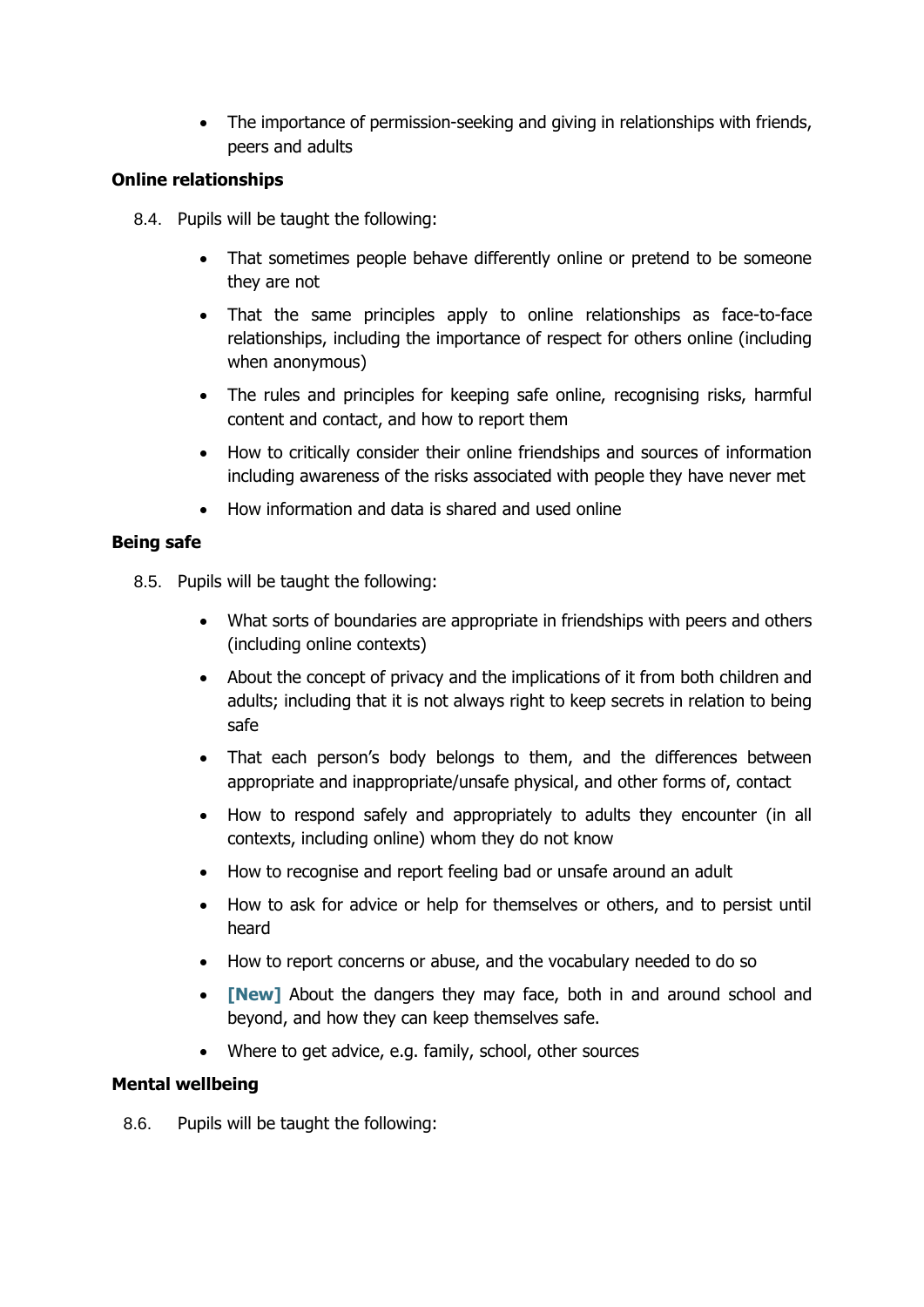- That mental wellbeing is a normal aspect of daily life, in the same way as physical health
- That there is a normal range of emotions (e.g. happiness, sadness, anger, fear, nervousness, surprise) and scale of emotions that all humans experience in relation to different experiences and situations
- How to recognise and talk about their emotions, including having varied vocabulary of words to use when talking about their own and others' feelings
- How to judge whether what they are feeling and how they are behaving is appropriate and proportionate
- The benefits of physical exercise, time outdoors, community participation, voluntary and service-based activity on mental wellbeing and happiness
- Simple self-care techniques, such as the importance of rest, spending time with family and friends and the benefits of hobbies and interests
- Isolation and loneliness can affect children and so it is very important for children to discuss their feelings with an adult and seek support
- That bullying (including cyberbullying) has a negative and often lasting impact on mental wellbeing
- Where and how to seek support (including recognising the triggers for seeking support), including whom in the school they should contact if they are worried about their own or someone else's mental wellbeing or ability to control their emotions (including issues arising online)
- It is common for people to experience mental ill health. For many of these people, the problems can be resolved if the right support is made available, especially if accessed early enough

#### **Internet safety and harms**

- 8.7. Pupils will be taught the following:
	- How the internet acts as an integral part of life for most people, with many benefits
	- About the benefits of rationing time spent online, the risks of spending excessive time on electronic devices and the impact of positive and negative content online on their own and others' mental and physical wellbeing
	- How to consider the effect of their online actions on others and know how to recognise and display respectful behaviour online and the importance of keeping personal information private
	- Why social media, some computer games and online gaming, etc. are age restricted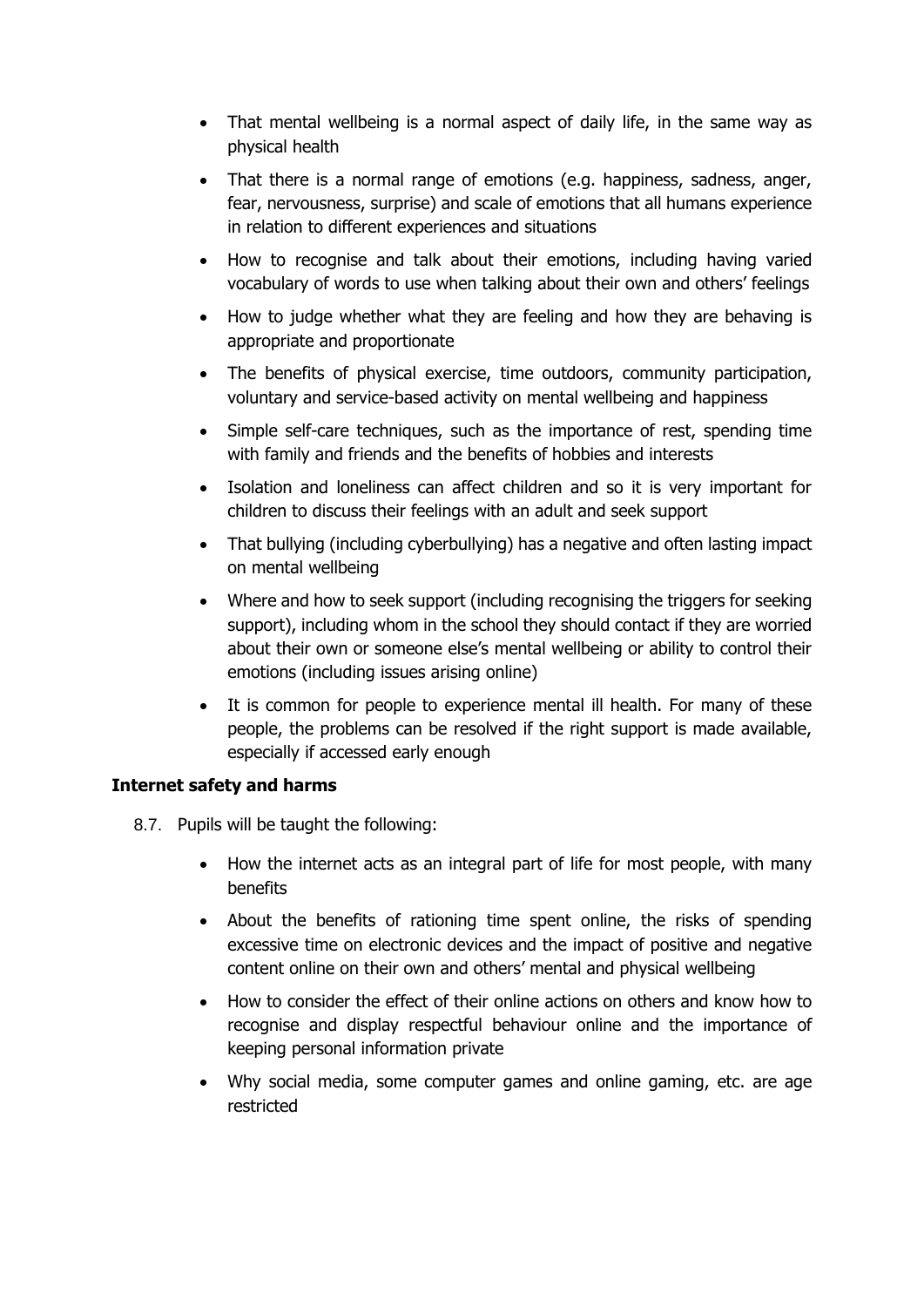- That the internet can also be a negative place where online abuse, trolling, bullying and harassment can take place, which can have a negative impact on mental health
- How to be a discerning consumer of information online, recognising that information (including that from search engines) is ranked, selected and targeted
- Where and how to report concerns and get support concerning issues online

#### **Physical health and fitness**

- 8.8. Pupils will be taught the following:
	- The characteristics and mental/physical benefits of leading an active lifestyle
	- The importance of including regular exercise into daily and weekly routines and how to achieve this; for example, walking or cycling to school, a daily active mile or other forms of regular, vigorous exercise
	- The risks associated with leading an inactive lifestyle (including obesity)
	- How and when to seek support, such as which adults to speak to in school if they have health concerns

#### **Healthy eating**

- 8.9. Pupils will be taught the following:
	- What constitutes a healthy diet (including understanding calories and other nutritional content)
	- The principles of planning/preparing a range of healthy meals
	- The characteristics of a poor diet and risks associated with unhealthy eating (such as obesity and tooth decay) and other behaviours (such as the impact of alcohol on diet or health)

#### **Drugs, alcohol and tobacco**

- 8.10. Pupils will be taught the following:
	- The facts about legal/illegal harmful substances and associated risks, including smoking, alcohol use and drug-taking

#### **Health and prevention**

- 8.11. Pupils will be taught the following:
	- How to recognise early signs of physical illness, such as weight loss or unexplained changes to the body
	- About safe/unsafe exposure to the sun, and how to reduce the risk of sun damage, including skin cancer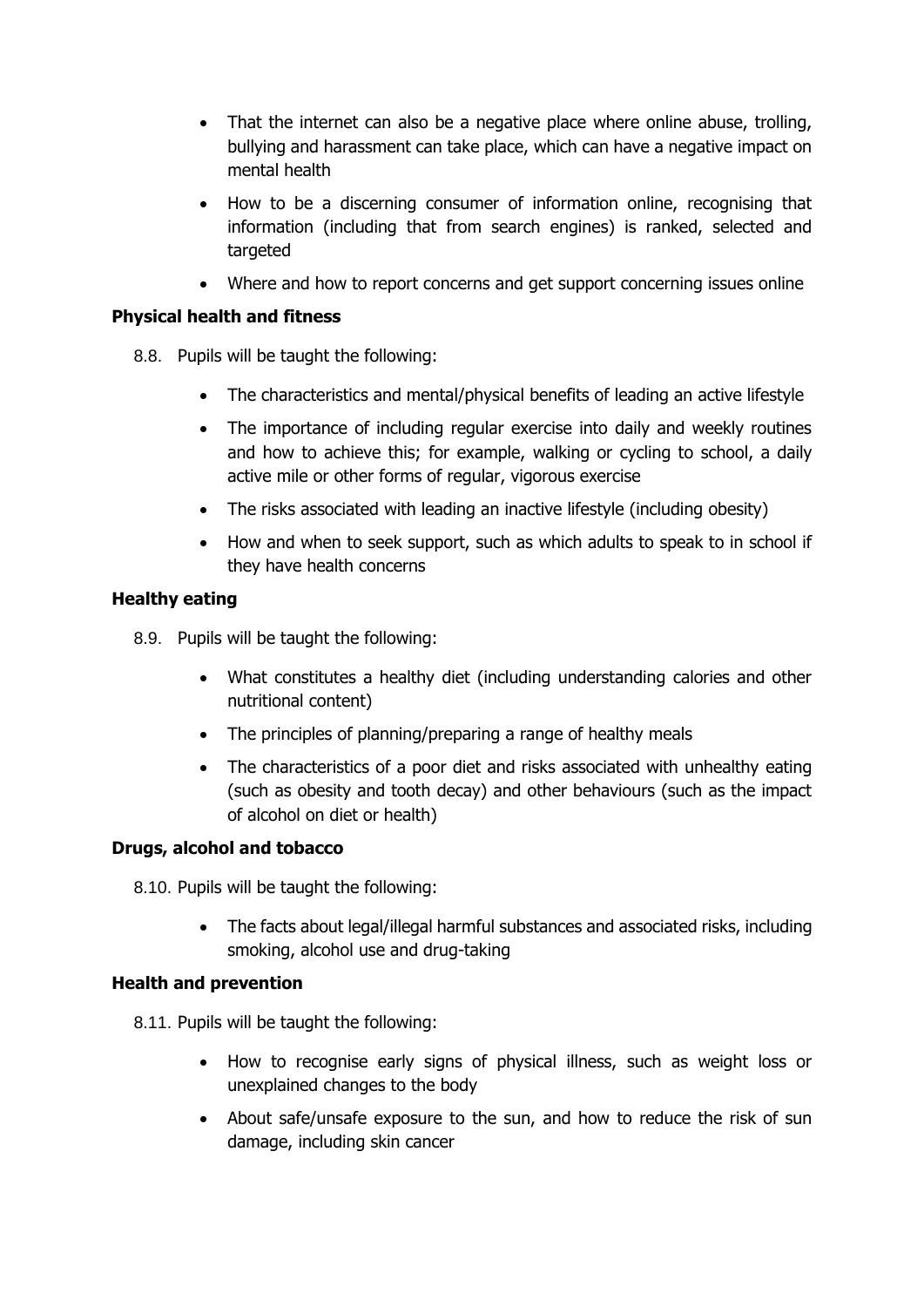- The importance of sufficient good quality sleep for good health and that a lack of sleep can influence weight, mood and ability to learn
- About dental health and the benefits of good oral hygiene and dental flossing, such as regular check-ups at the dentist
- About personal hygiene and germs including bacteria, viruses, how they are spread and treated, and the importance of handwashing
- The facts and science relating to allergies, immunisation and vaccination

#### **Basic first aid**

8.12. Pupils will be taught the following:

- How to make a clear and efficient call to emergency services if necessary
- Concepts of basic first aid, for example dealing with common injuries, including head injuries

#### **Changing adolescent body**

8.13. Pupils will be taught the following:

- Key facts about puberty and the changing adolescent body, particularly from age 9 through to age 11, including physical and emotional changes
- About menstrual wellbeing and key facts concerning the menstrual cycle

#### **Economic wellbeing and being a responsible citizen**

8.14. Pupils will be taught the following:

- How to contribute to the life of the classroom, and how to help create and follow group and class rules
- That everyone has individual needs and the responsibilities to meet them (such as being able to take turns, share, and understand the need to return things that have been borrowed)
- That they belong to various groups and communities such as family and school
- What improves and harms their local, natural and built environments and about some of the ways people look after them
- The different purposes for using money, including concepts of spending and saving, managing money, being a critical consumer and how money comes from different sources
- The role money plays in their lives including how to manage money, keep it safe, make informed choices about spending money and what influences those choices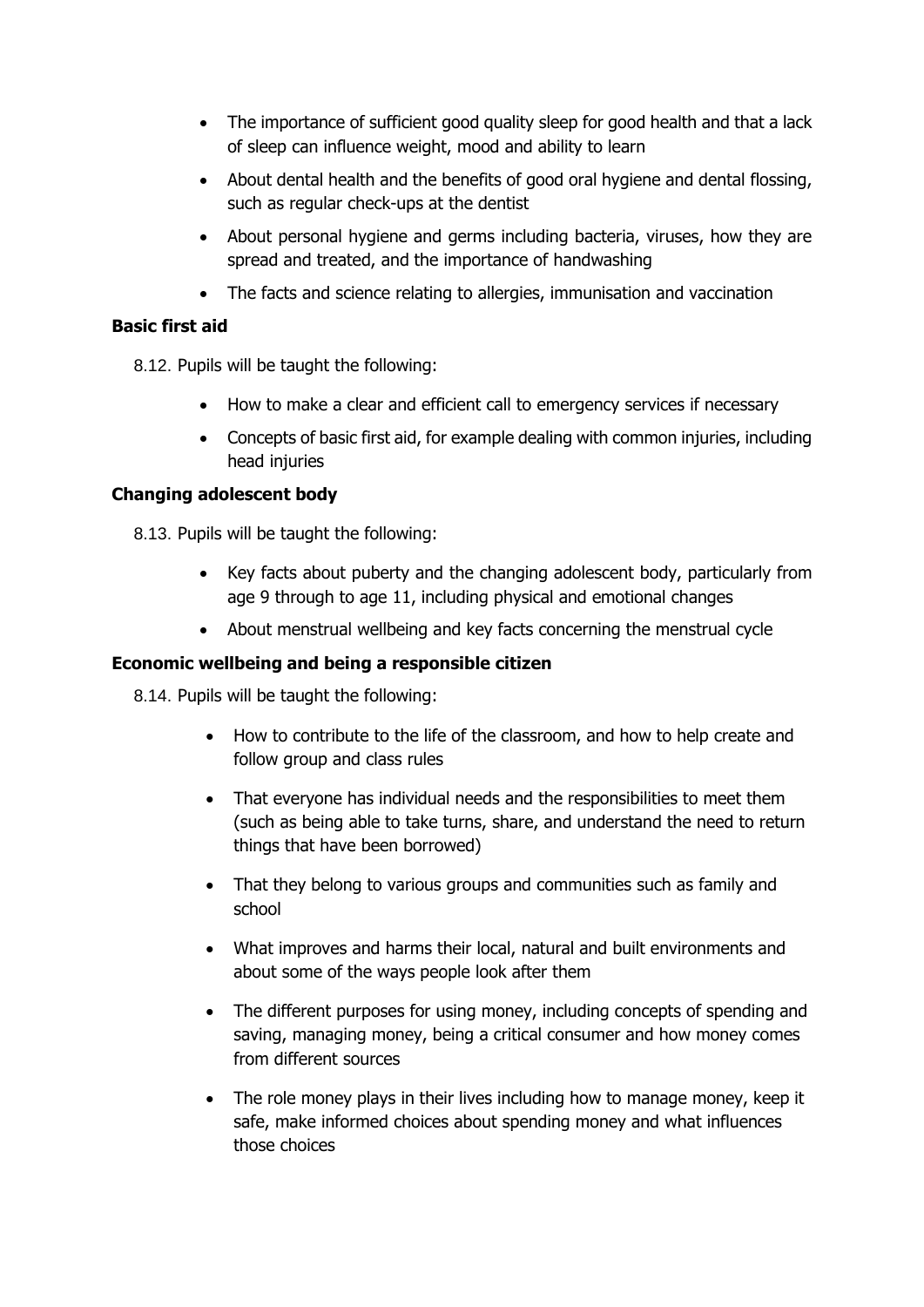- How to research, discuss and debate topical issues, problems and events relating to health and wellbeing and offer their recommendations to appropriate people
- Why and how rules and laws that protect themselves and others are made and enforced, why different rules are needed in different situations and how to take part in making and changing rules
- To understand that human rights apply to everyone, and that children have their own special rights set out in the United Nations Declaration of the Rights of the Child
- That universal rights are there to protect everyone and have primacy both over national law and family and community practices
- To know that there are some cultural practices which are against British law and universal human rights, such as FGM
- To realise the consequences of anti-social and aggressive behaviours such as bullying and discrimination of individuals and communities
- That there are different kinds of responsibilities, rights and duties differ at home, school, in the community and towards the environment
- To resolve differences by considering alternatives, seeing and respecting others' points of view, making decisions and explaining choices
- Recognising what being part of a community means, and about the varied institutions that support communities locally and nationally
- To recognise the role of voluntary, community and pressure groups, especially in relation to health and wellbeing
- To appreciate the range of national, regional, religious and ethnic identities in the UK
- To consider the lives of people living in other places, and people with different values and customs
- An initial understanding of the concepts of 'interest', 'loan', 'debt', and 'tax' (e.g. their contribution to society through the payment of VAT)
- That resources can be allocated in different ways and that these economic choices affect individuals, communities and the sustainability of the environment
- About enterprise and the skills that make someone 'enterprising'
- To explore and critique how the media present information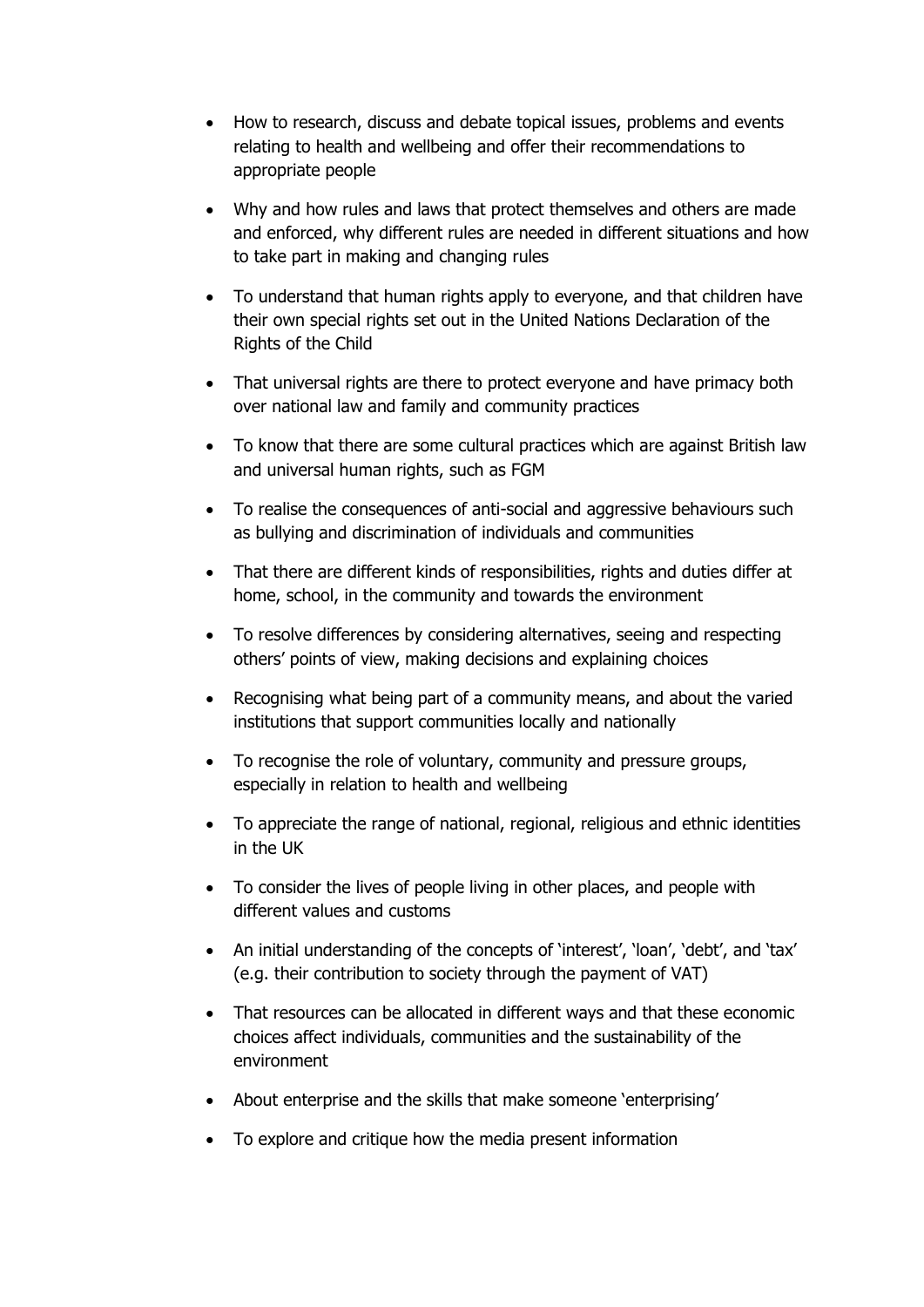These will be coved within the Puzzles provided by Jigsaw and these are taught across the school as follows:

| Term                | <b>Puzzle (Unit)</b>             | <b>Content</b>                                                                                                                                   |
|---------------------|----------------------------------|--------------------------------------------------------------------------------------------------------------------------------------------------|
| <b>Autumn</b><br>1: | Being Me in My<br>World          | Includes understanding my own identity and how I fit well<br>in the class, school and global community. Jigsaw Charter<br>established.           |
| <b>Autumn</b><br>2: | Celebrating<br><b>Difference</b> | Includes anti-bullying (cyber and homophobic bullying<br>included) and understanding                                                             |
| <b>Spring 1:</b>    | Dreams and<br>Goals              | Includes goal-setting, aspirations, who do I want to<br>become and what would I like to do for work and to<br>contribute to society              |
| <b>Spring 2:</b>    | <b>Healthy Me</b>                | Includes drugs and alcohol education, self-esteem and<br>confidence as well as healthy lifestyle choices, sleep,<br>nutrition, rest and exercise |
| <b>Summer</b><br>1: | Relationships                    | Includes understanding friendship, family and other<br>relationships, conflict resolution and communication skills,<br>bereavement and loss      |
| <b>Summer</b><br>2: | Changing Me                      | Includes Relationships and Sex Education in the context of<br>coping positively with change                                                      |

## <span id="page-14-0"></span>**9. Assessment**

- 9.1. The school sets the same high expectations of the quality of pupils' work in PSHE as for other areas of the curriculum. A strong curriculum will build on knowledge pupils have previously acquired, including from other subjects, with regular feedback on their progress.
- 9.2. Lessons are planned to ensure pupils of differing abilities, including the most able, are suitably challenged. Teaching is assessed, identifying where pupils need extra support or intervention.
- 9.3. Pupils' knowledge and understanding is assessed through formative assessment methods such as tests, written assignments, discussion groups and quizzes, in order to monitor progress.

## <span id="page-14-1"></span>**10. Monitoring and review**

10.1. This policy will be reviewed by the Head of School, PSHE lead and governors on an annual basis.